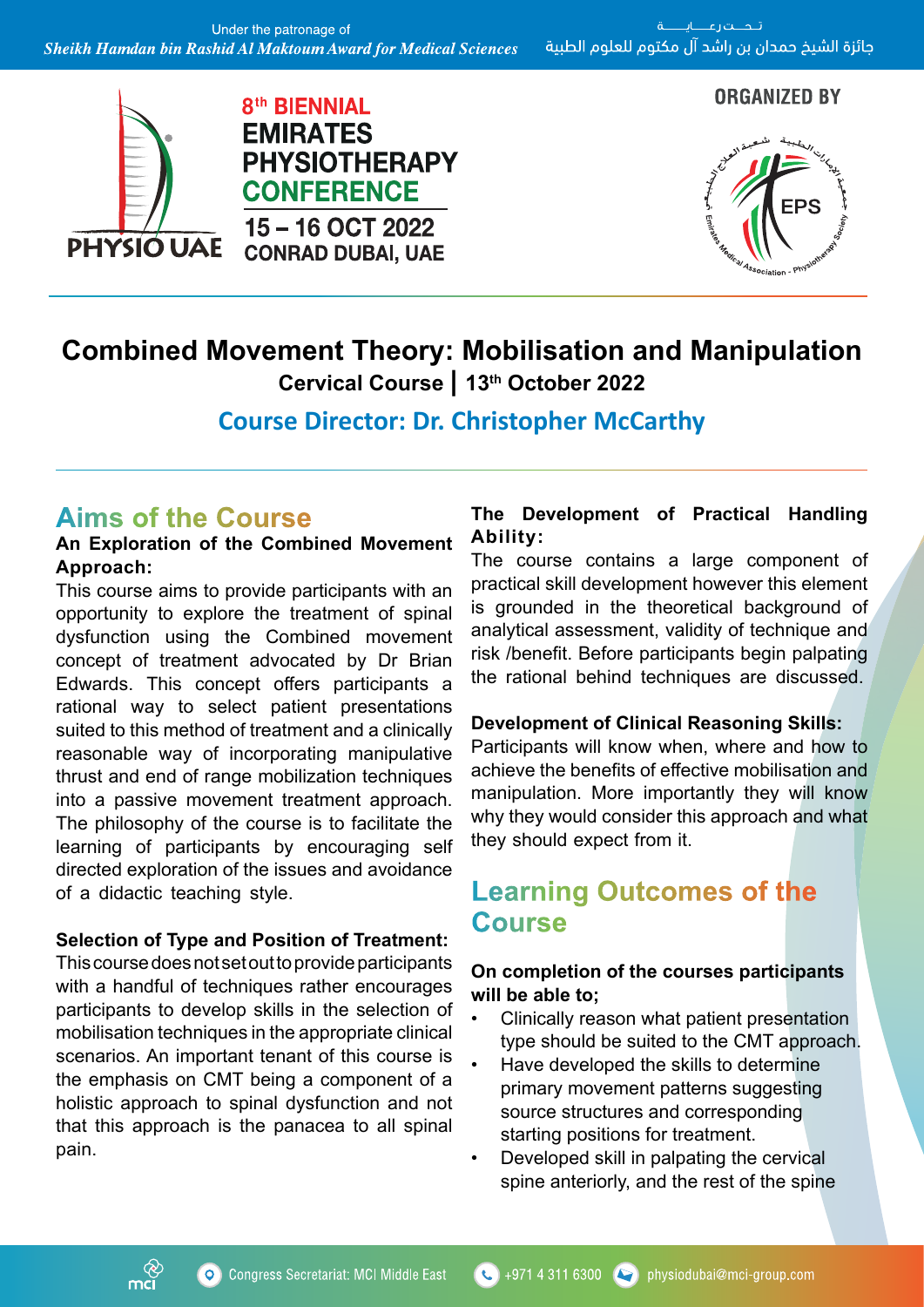posteriorly. The participant will be able to palpate muscle spasm and passive joint restriction.

• Clinically reason the decision of when to mobilise and when to manipulate a spinal joint.

• Appreciate the complexities of the issues surrounding pre-manipulative screening and the risk/benefits of end of range mobilisation and SMTT's.

• Appreciate the evidence base behind mobilisation and manipulation in the treatment of spinal dysfunction.

• Clinically reason progression and regression of treatment and be conversant with the notation of treatment. Structure of The Course With Examples Of Teaching Strategies

• Introduction to CMT (Lecture format)

The course begins with a formal lecture encouraging interactive discussion regarding the effects, effectiveness and applicability of CMT. The lecture introduces the evidence on effectiveness of CMT in light of the evidence of its effects. This approach allows participants to interpret the strengths and weaknesses of the available literature in the field. During this lecture the importance of developing clinical reasoning is highlighted and discussion of the issues encouraged.

• Introduction to Examination Principles.

Participants are given a case presentation and interactively develop an approach to examination. Basing the practical examination on a clinical presentation facilitates the reasoning behind the structure of the differential examination and emphasizes the flexibility of the approach. Practical techniques that will be explored will include, Anterior palpation of the cervical spine with discussion of the applied anatomy. Combined PPIVM's and PAIVMS and discussion of the validity of the appreciation of "end feel".

The progressive development of combined starting positions.

Participants will be guided through a process of developing skill in appreciating the feel of progressively more combined and complex starting positions for treatment. An understanding of the underlying structures being placed under tension will be emphasized throughout this process.

• Development of the ability to judge the suitability of manipulation.

Cervical Artery Dysfunction and other issues regarding movement of the neck will be discussed. This lecture encourages an open debate regarding the risks and benefits of manual therapy in the cervical spine and covers the issues of VBI testing, guidelines and contraindications. Participants will be asked to discuss their views on the use of manipulation and end of range mobilization techniques.

• Discussion of the reasoning behind starting positions and the progression and regression of treatment.

Participants are presented with case presentations and in small groups reason the starting positions for treatment and the progression and regression of a treatment programme. Included in this are discussions on home exercise procedures.

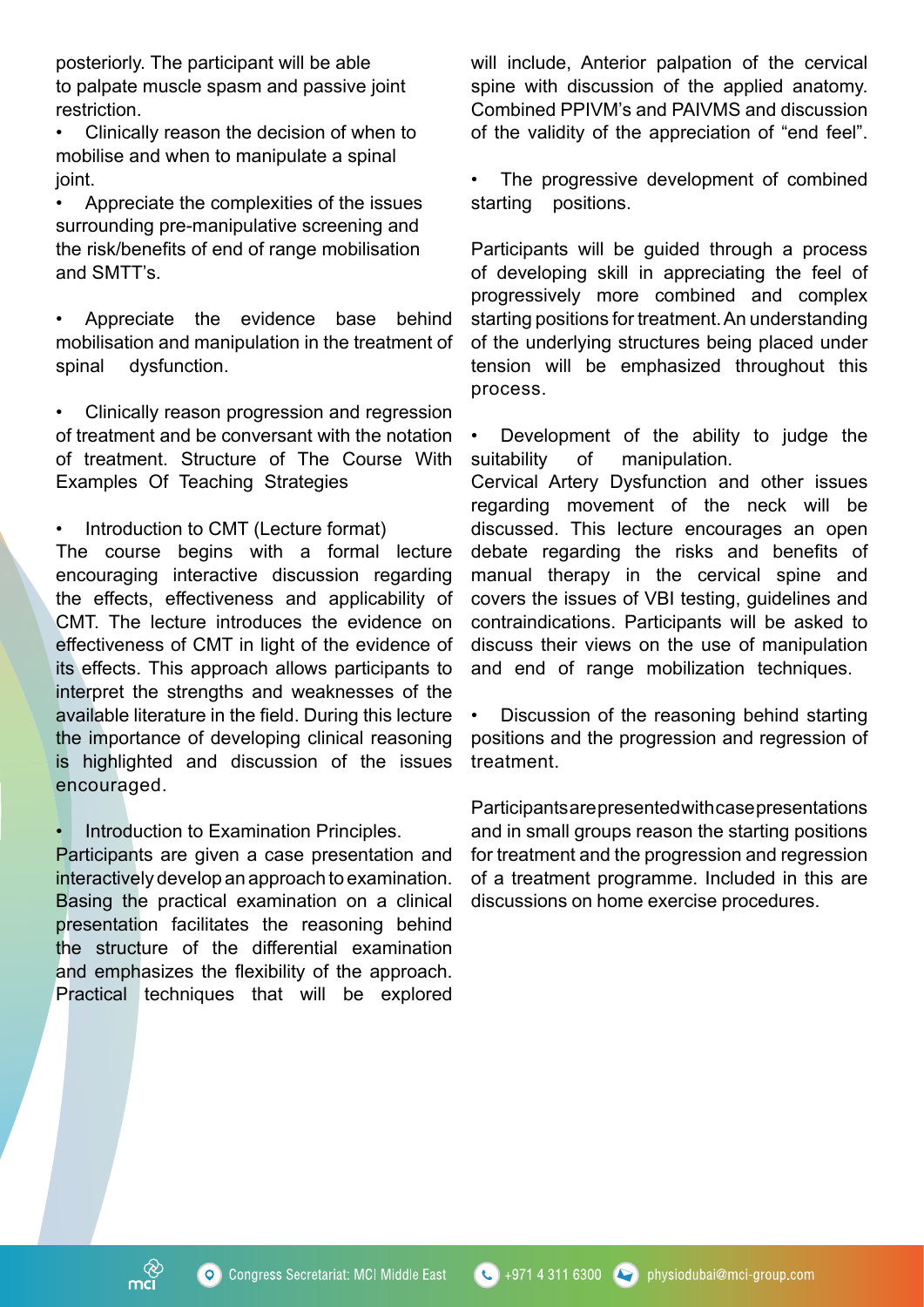# **Combined Movement Theory: Mobilisation and Manipulation**

**Thoracic Course | 14th October 2022**

**Course Director: Dr. Christopher McCarthy**

# **Aims of the Course**

#### **An Exploration of the Combined Movement Approach:**

This course aims to provide participants with an opportunity to explore the treatment of spinal dysfunction using the Combined movement concept of treatment advocated by Dr Brian Edwards. This concept offers participants a rational way to select patient presentations suited to this method of treatment and a clinically reasonable way of incorporating manipulative thrust and end of range mobilization techniques into a passive movement treatment approach. The philosophy of the course is to facilitate the learning of participants by encouraging selfdirected exploration of the issues and avoidance of a didactic teaching style.

#### **Selection of Type and Position of Treatment:**

This course does not set out to provide participants with a handful of techniques rather encourages participants to develop skills in the selection of mobilisation techniques in the appropriate clinical scenarios. An important tenant of this course is the emphasis on CMT being a component of a holistic approach to spinal dysfunction and not that this approach is the panacea to all spinal pain.

#### **The Development of Practical Handling Ability:**

The course contains a large component of practical skill development however this element is grounded in the theoretical background of analytical assessment, validity of technique and risk /benefit. Before participants begin palpating the rational behind techniques are discussed.

#### **Development of Clinical Reasoning Skills:**

Participants will know when, where and how to

achieve the benefits of effective mobilisation and manipulation. More importantly they will know why they would consider this approach and what they should expect from it.

## **Learning Outcomes of the Course**

## **On completion of the courses participants will be able to;**

- Clinically reason what patient presentation type should be suited to the CMT approach.
- Have developed the skills to determine primary movement patterns suggesting source structures and corresponding starting positions for treatment.
- Developed skill in palpating the thoracic spine. The participant will be able to palpate muscle spasm and passive joint restriction.
- Clinically reason the decision of when to mobilise and when to manipulate a spinal joint.
- Appreciate the complexities of the issues surrounding pre-manipulative screening and the risk/benefits of end of range mobilisation and SMTT's.
- Appreciate the evidence base behind mobilisation and manipulation in the treatment of spinal dysfunction.
- Clinically reason progression and regression of treatment and be conversant with the notation of treatment.

## **Structure of The Course With Examples Of Teaching Strategies**

#### **Introduction to CMT (Lecture format)**

The course begins with a formal lecture encouraging interactive discussion regarding